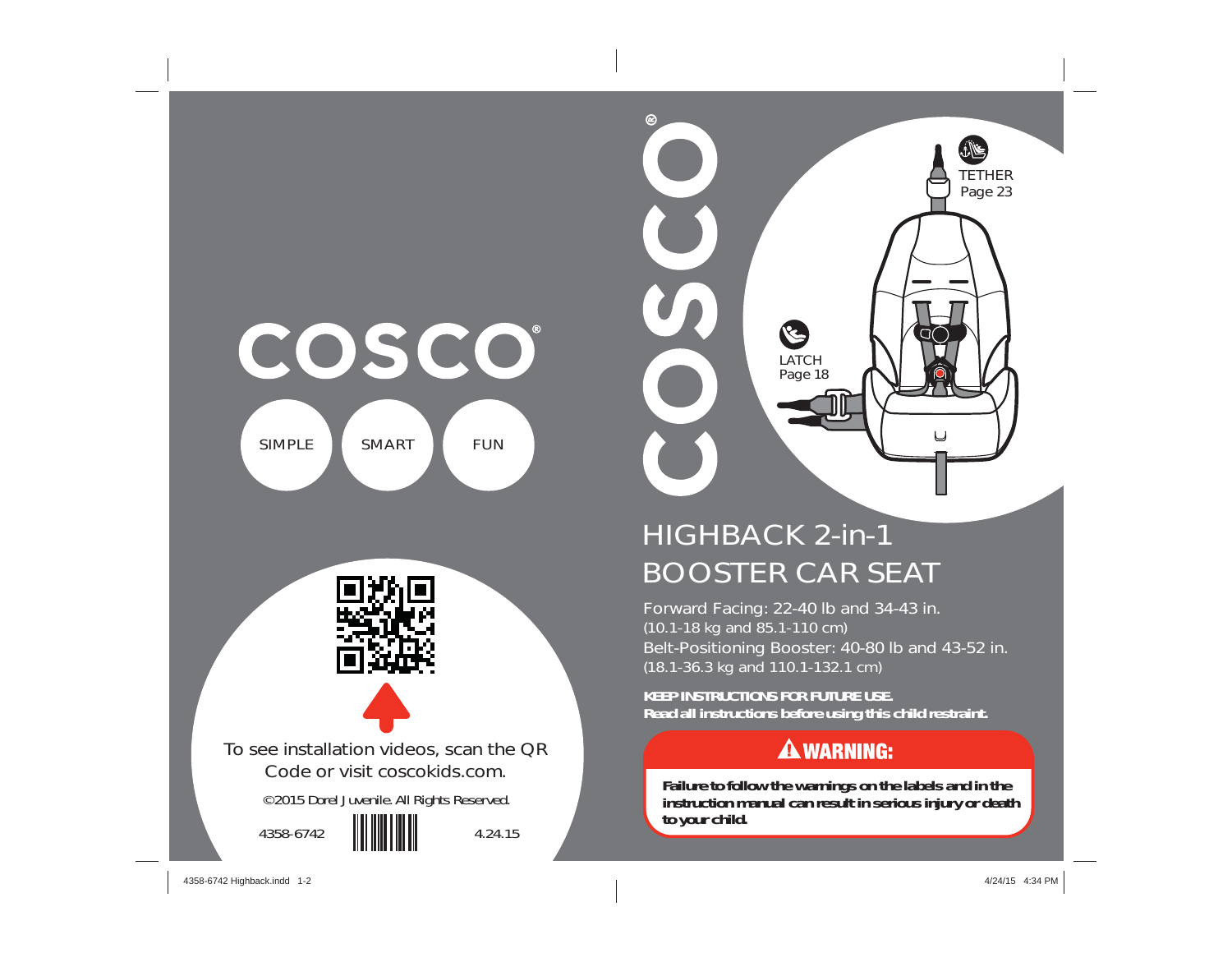## Important Symbols



See pages 19-20 for vehicle belt information.



## **LATCH**

See page 18 for LATCH information and storage location.

## Choosing Forward Facing or Booster Seat

Your child's height, weight, and age determine how your child



# **Tether**

See page 23 for Tether information.



**Instruction Manual Storage** See page 2 for storage location.



**To help you recognize instructions which are most critical to your child's safety, we use this symbol.**

**Failure to follow these warnings can result in the serious injury or death of your child.** 

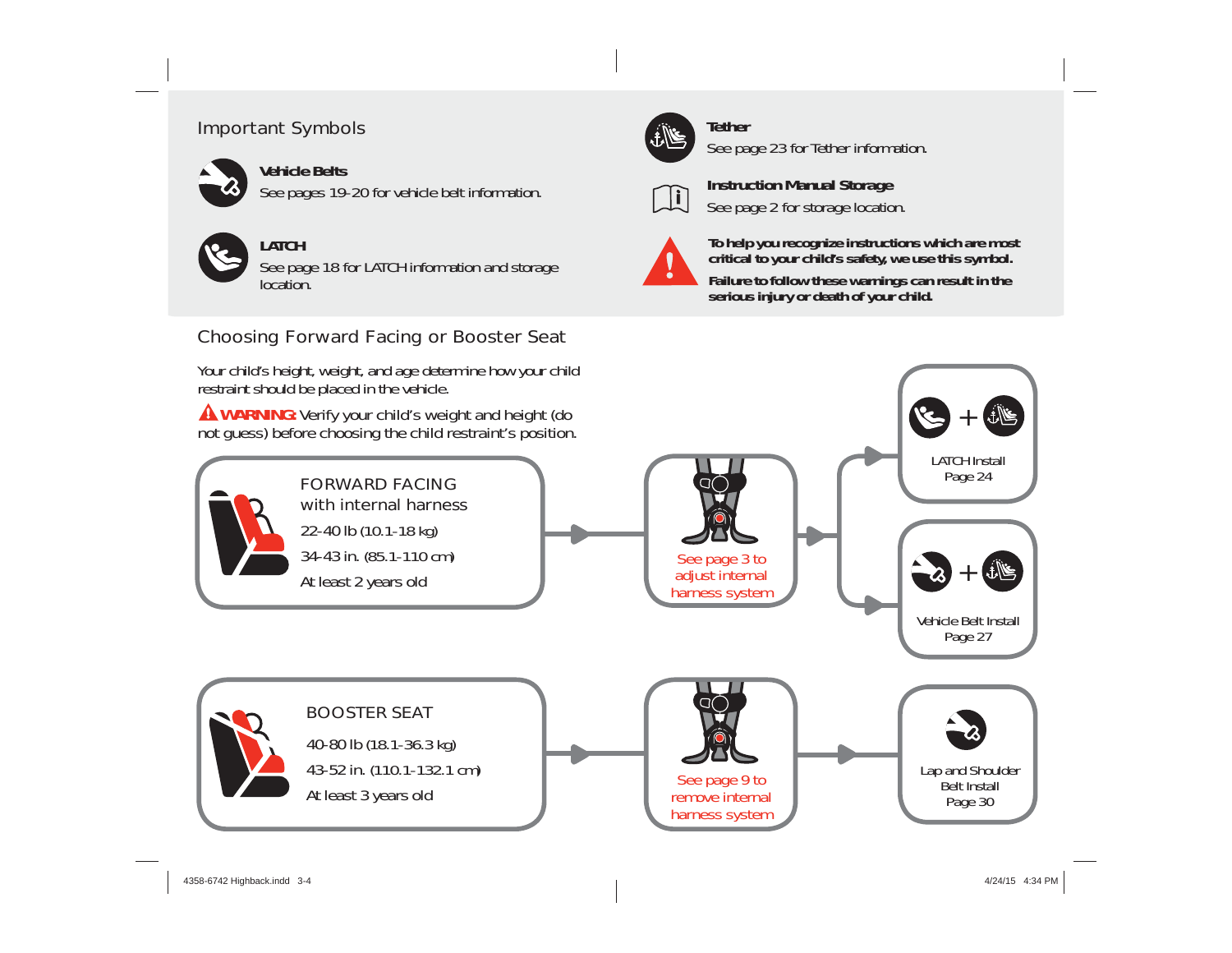### Table of Contents

| Prepare Child Restraint to Fit Your Child 3<br>Changing Position of Shoulder Harness Strap 5 |  |
|----------------------------------------------------------------------------------------------|--|
|                                                                                              |  |
| Removing Seat Pad for Cleaning11                                                             |  |
|                                                                                              |  |
|                                                                                              |  |
|                                                                                              |  |
| Choosing LATCH or Vehicle Belts 18                                                           |  |
|                                                                                              |  |

| Lap and Shoulder Belt Installation30 |
|--------------------------------------|
| Important Information  31            |
|                                      |
| Dorel Juvenile Group Information33   |
| Registration and Safety Notices 34   |
|                                      |
| Replacement Parts Order Form36       |
|                                      |
|                                      |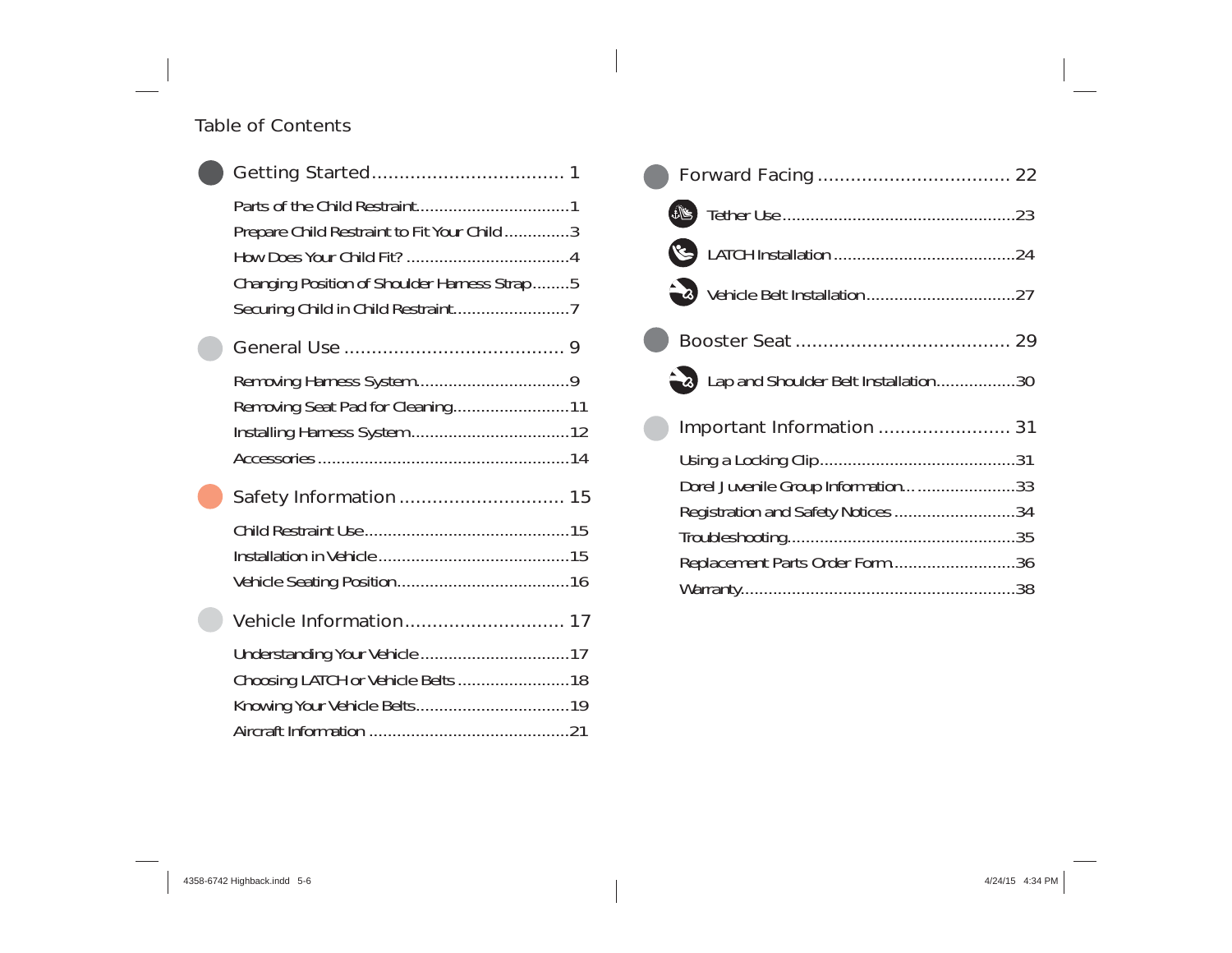#### Parts of the Child Restraint



- A. Shoulder Harness **Slots**
- B. Harness Strap
- C. Chest Clip
- D. Buckle
- E. Hip Harness Slots
- F. Harness Release Lever (under flap)
- G. Harness Adjustment Strap
- H. Cup Holder (see page 14)
- I. LATCH (see page 18)



*Back View*



- J. Belt-Positioning Guide
- K. Shell (child restraint)
- L. Forward-Facing Belt Path
- M. Tether (see page 23)
- N. Instruction Manual Storage
- O. Splitter Plate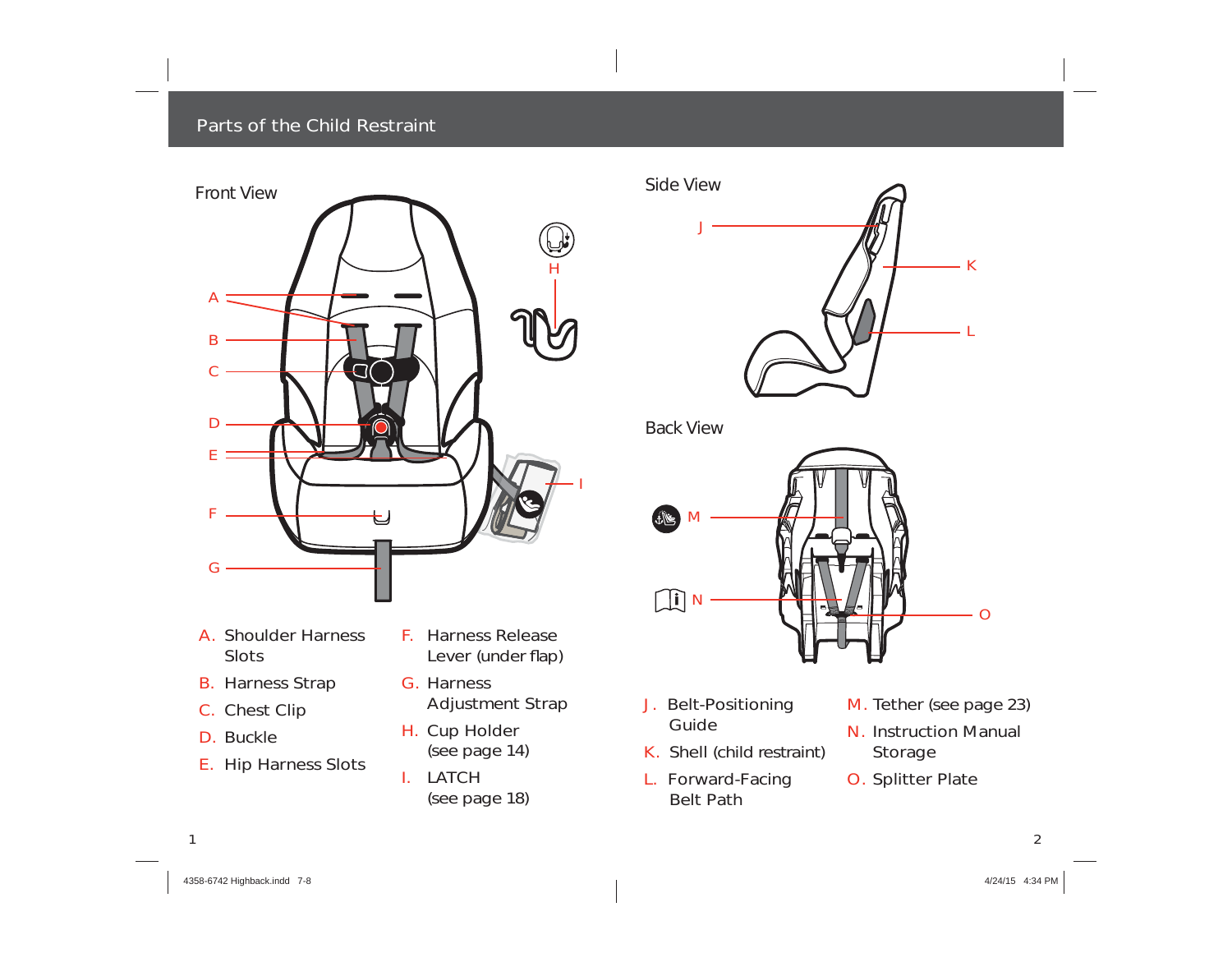## Prepare Child Restraint to Fit Your Child How Does Your Child Fit?



### 1. Fully Loosen Harness Strap

Push down on harness release lever (under flap on front of seat pad) while pulling out on harness straps as shown.



### 2. Unbuckle Harness

Press in towards the top of the red button.

Pull buckle tongues out.



## 3. Release Chest Clip Press on chest clip release button and pull apart.

Place harness straps out of the way.



## 4. Place Child in Child Restraint to Determine Proper Harness Fit

The child's bottom and back should be flat against the child restraint.

See page 4 for fit guidelines.

Use the guidelines below to determine if the harness strap is in the right place for your child.

## FORWARD FACINGwith Internal Harness



Always choose the shoulder harness slot that is closest to your child's shoulder height.

Harness strap MUST be at or slightly above shoulders. To make changes to the harness strap, see pages 5-6.

If the highest shoulder harness slots are below the child's shoulders, and the child weighs at least 40 lb (18 kg) and is at least 3 years old, you must convert the child restraint to a booster seat.

To prepare seat as a booster, see pages 9-10.

 $\Delta$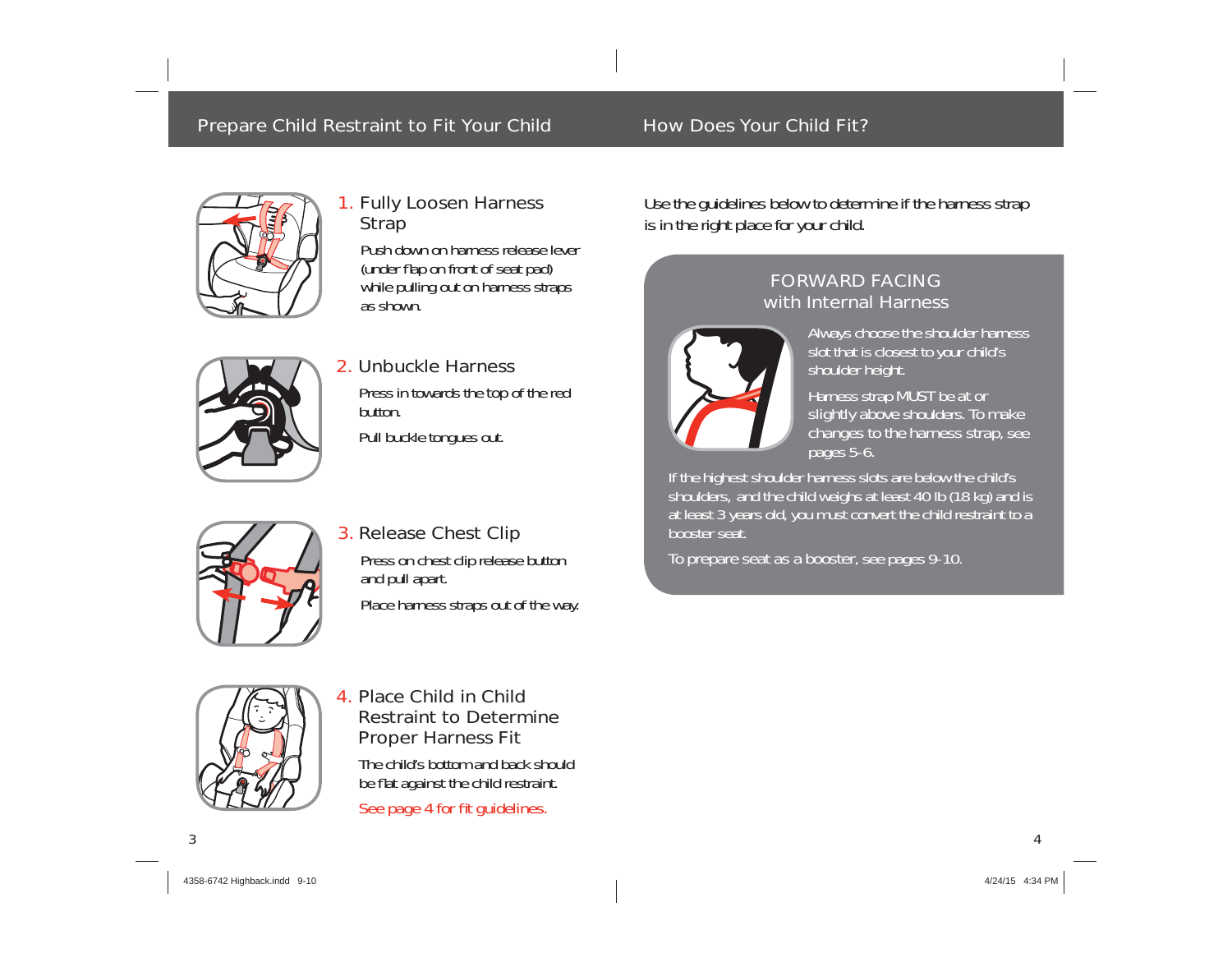

Changing Position of Shoulder Harness Strap



### 1. Fully Loosen Harness **Strap**

2. From Back, Remove Harness Strap Loops From Splitter Plate

Push down on harness release lever (under flap on front of seat pad) while pulling out on harness straps as shown.



## 5. Attach Harness Strap Loops to Splitter Plate As Shown

Sewn ends of the harness strap loops MUST face towards you.

DO NOT twist harness strap or harness adjustment strap.

Make sure the loops are fitted COMPLETELY ON both sides of the splitter plate.

**A WARNINGS:** Verify frequently that the harness height is correct for your child's size. It is very important to read, understand and follow all instructions and warnings.



3. Pull Harness Strap Out of Shoulder Harness Slots

Do not use this child restraint forward facing if the tops of your child's ears are above the top of the child restraint.

Failure to follow these steps can result in serious injury or death.



4. Rethread Harness Strap into Correct Shoulder Harness Slots For Your Child

See page 4 for fit guidelines.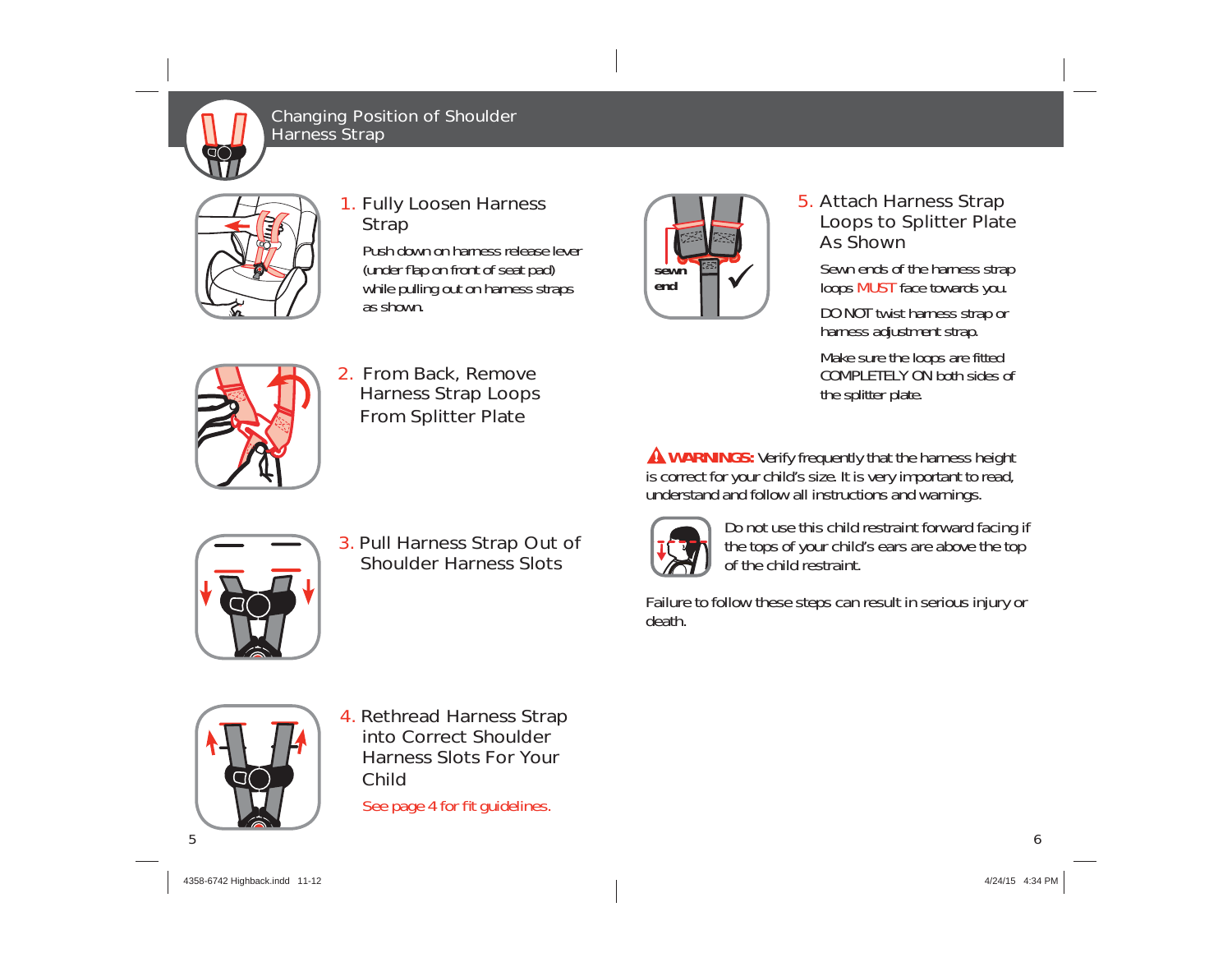

## Securing Child in Child Restraint



## 1. Place Child in Child Restraint

The child's bottom and back should be flat against the child restraint.

Position harness strap over child's shoulders and thighs.



## 2. Buckle Harness

Push buckle tongues into buckle until you hear them "click."

Pull up on harness strap to make sure buckle is locked.





## 5. Position Chest Clip

The chest clip must be placed at mid-chest (even with armpits) and away from the child's neck.

## 6. Check Harness Tightness

Try to pinch the harness at the shoulders vertically between index finger and thumb as shown.

If your fingers slip off, the harness is tight enough.

If you can pinch the harness strap, tighten more. The harness strap should be snug throughout their length.

**A WARNINGS:** Failure to fasten and tighten the harness system correctly may allow the child to be ejected from the child restraint in a crash or sudden stop causing serious injury or death.

Do not mistake comfort for safety. Harness system must be snugly adjusted.

A snug harness strap should not allow any slack. It lies in a relatively straight line without sagging. They do not press on the child's flesh or push the child's body into an unnatural position.

## To Remove Child From Child Restraint

- 1. Loosen Harness Strap
- 2. Unbuckle Harness
- 3. Release Chest Clip
- 4. Remove Child



## 3. Close Chest Clip

Insert right half of chest clip into left half and snap together.



## 4. Tighten Harness

Pull on harness adjustment strap to tighten harness snugly.

4358-6742 Highback.indd 13-14 358-6742 4/24/15 4:34 PM /24/15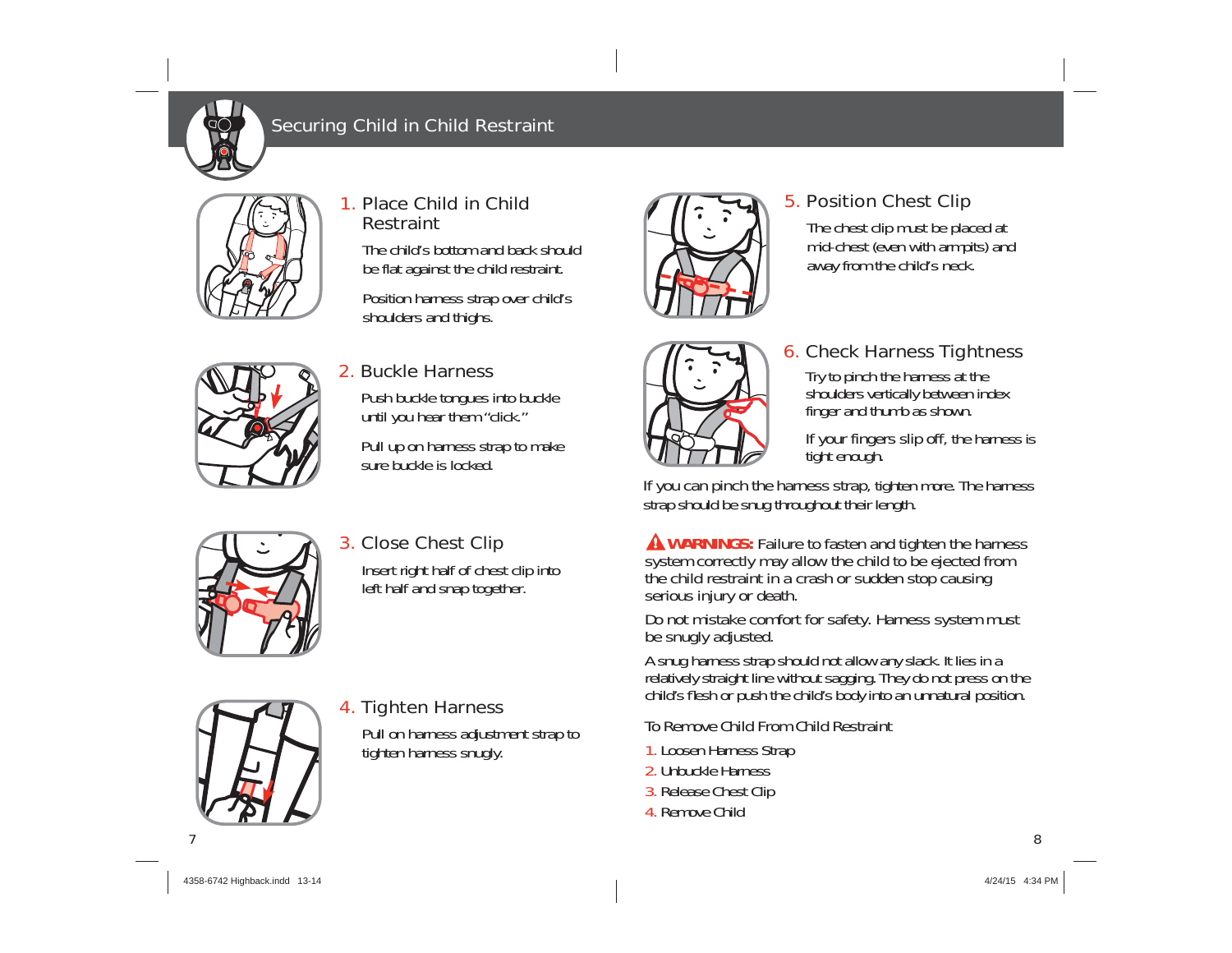

## Removing Harness System

Only remove the harness system to clean seat pad or when changing child restraint to a booster seat.



## 1. Fully Loosen Harness **Straps**

Push down on harness release lever (under flap on front of seat pad) while pulling out on harness straps as shown.



2. From Back, Remove Harness Strap Loops From Splitter Plate



- 
- Seat

7. Turn Seat Over

5. Unthread Buckle Do not unbuckle the buckle.

bottom of shell.



3. Pull Harness Strap Out of Shoulder Harness Slots



8. Rotate Metal Retainer and Push It Up Through Shell and Pad

Locate buckle's metal retainer on

## 9. From Top of Seat, Pull Buckle Out of Shell

Store the buckle and harness strap in a safe place for future use.



4. Unthread Chest Clip



 $\overline{Q}$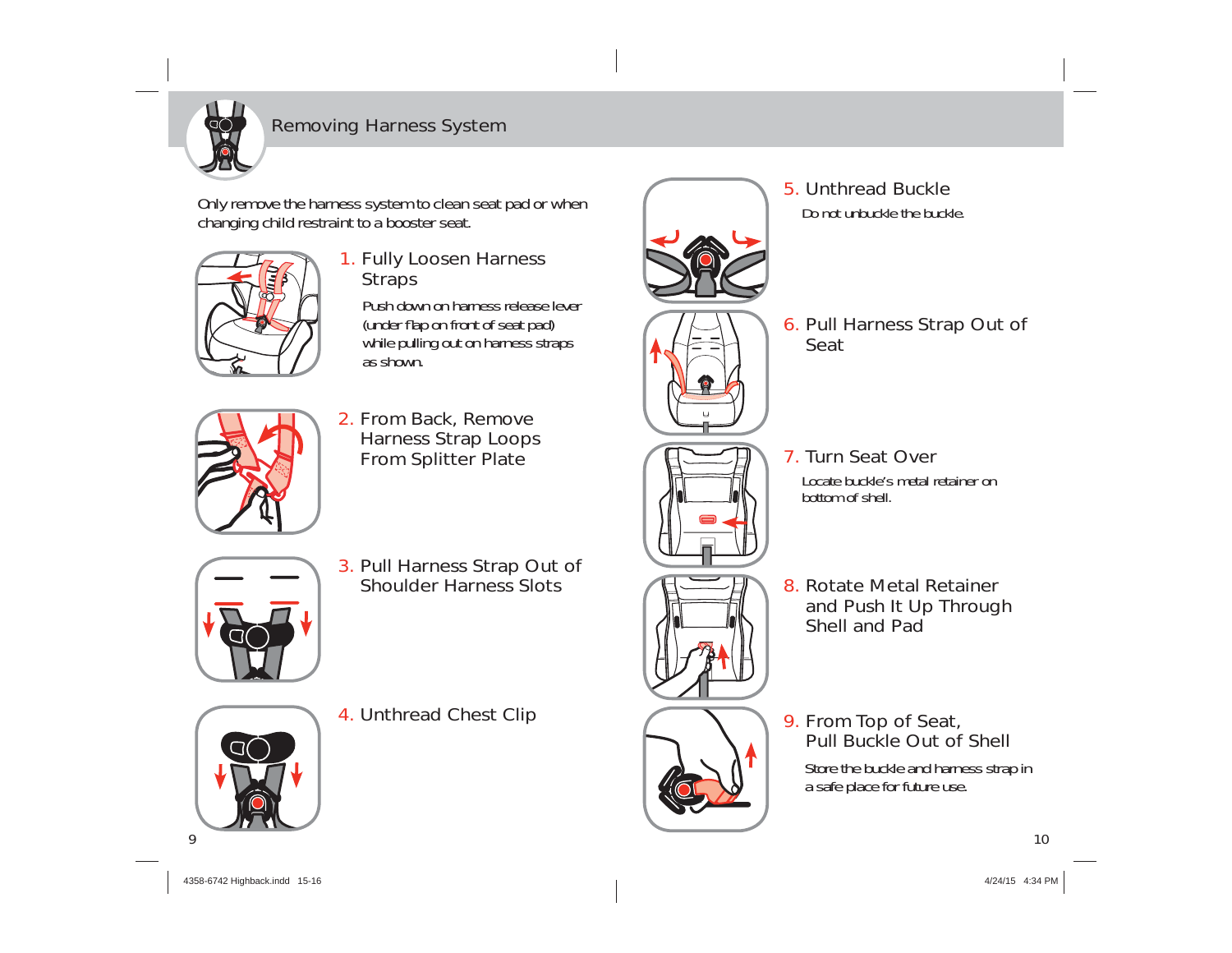

## Removing Seat Pad for Cleaning Installing Harness System



You must remove the harness system to remove the pad from the shell. See pages 9-10.



1. Release Elastic Straps on Back and Bottom of the Shell



1. Insert Buckle's Metal Retainer into Slot Buckle **MUST** face out.



2. Pull Metal Retainer Completely Through Pad and Shell



2. Remove Pad

Pull pad off the bottom of child restraint and remove pad.

**A WARNINGS:** Do not use child restraint without the seat pad. Failure to do this can result in serious injury or death.

## Cleaning Pad

Machine wash separately with cold water on a gentle cycle. Do not use bleach. Tumble dry separately for 10-12 minutes on low heat. Remove immediately.

## Cleaning Harness Straps

Spot clean using warm sudsy water and damp cloth.

## Replace Pad

Starting from bottom of child restraint, slip pad on shell. Pull harness adjustment strap through pad. Wrap pad around the top of shell. Attach all of the elastic straps. Install harness system, see pages 12-13. 11



3. Check Buckle

Pull up on buckle to make sure it is secured.

The buckle MUST not pull out.

## 4. Rethread Harness Strap

With sewn end of harness strap loop facing the buckle, thread harness strap down through hip harness slot.

## 5. Pull Harness Strap Across Bottom of Shell

Harness strap MUST lay in front harness adjustment strap as shown. Push harness strap up through other hip harness slot.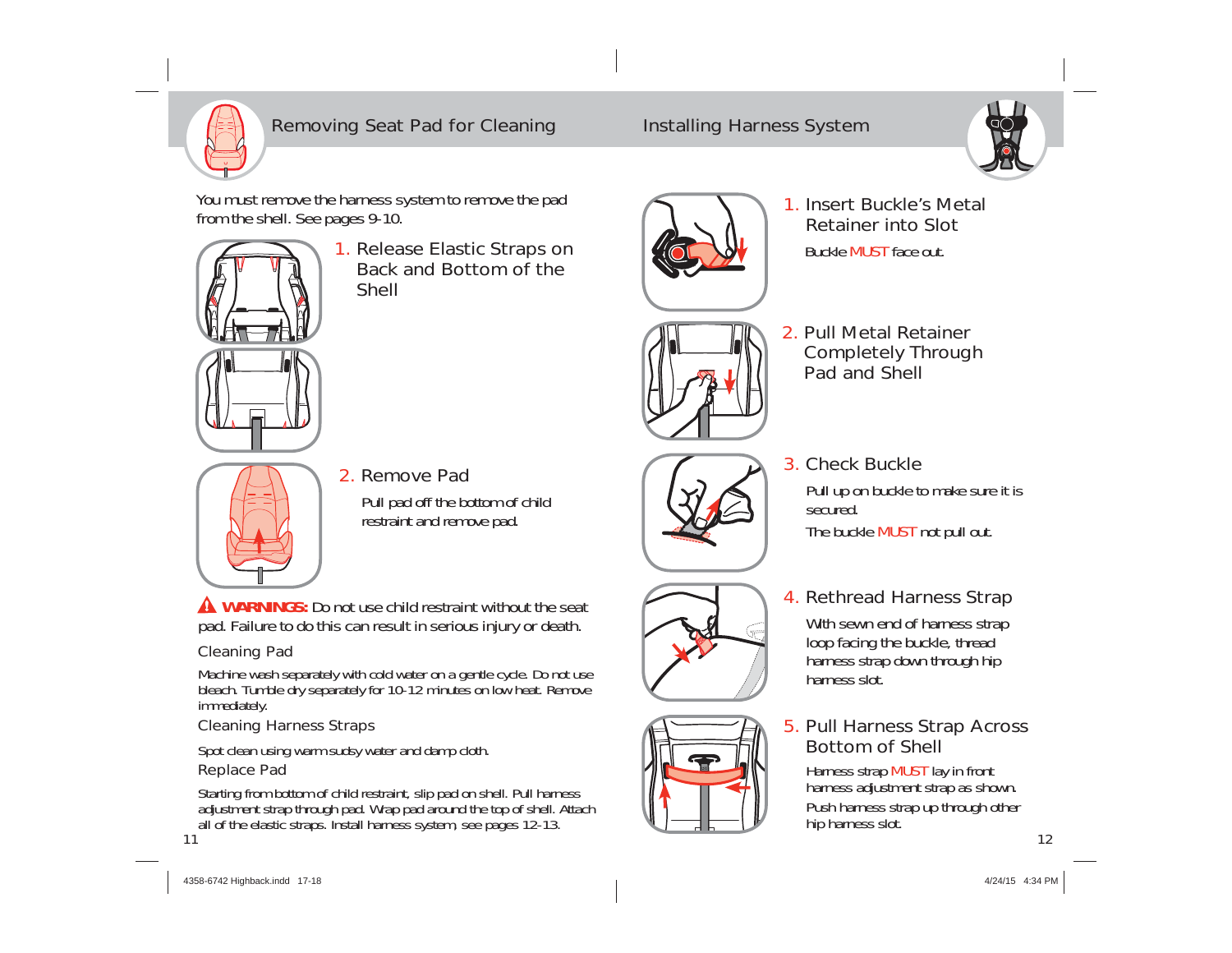### **Accessories**







7. Thread Buckle and Chest Clip

6. Make Harness Strap Even Sewn ends of harness strap loops

MUST face each other.

Harness strap ends go through the back of buckle tongues and through the chest clip front to back as shown.



**end**

8. Thread Harness Strap Into Correct Shoulder Harness Slots For Your Child

See page 4 for fit guidelines.

- **sewn** 
	- 7. Attach Harness Strap Loops to Splitter Plate As Shown

Sewn ends of the harness strap loops MUST face towards you.

DO NOT twist harness strap or harness adjustment strap.

Make sure the loops are fitted COMPLETELY ON both sides of the splitter plate.

13 injury or death. **A WARNINGS: Harness system must be installed** correctly. Failure to follow these steps can result in serious





## Cup Holder

The cup holder can be attached to either side of the shell

Pull pad off corner of shell.

Align symbol on cup holder with symbol on shell.

Hook bottom of cup holder under edge of shell.

Snap top of cup holder over edge of shell.

Replace pad.

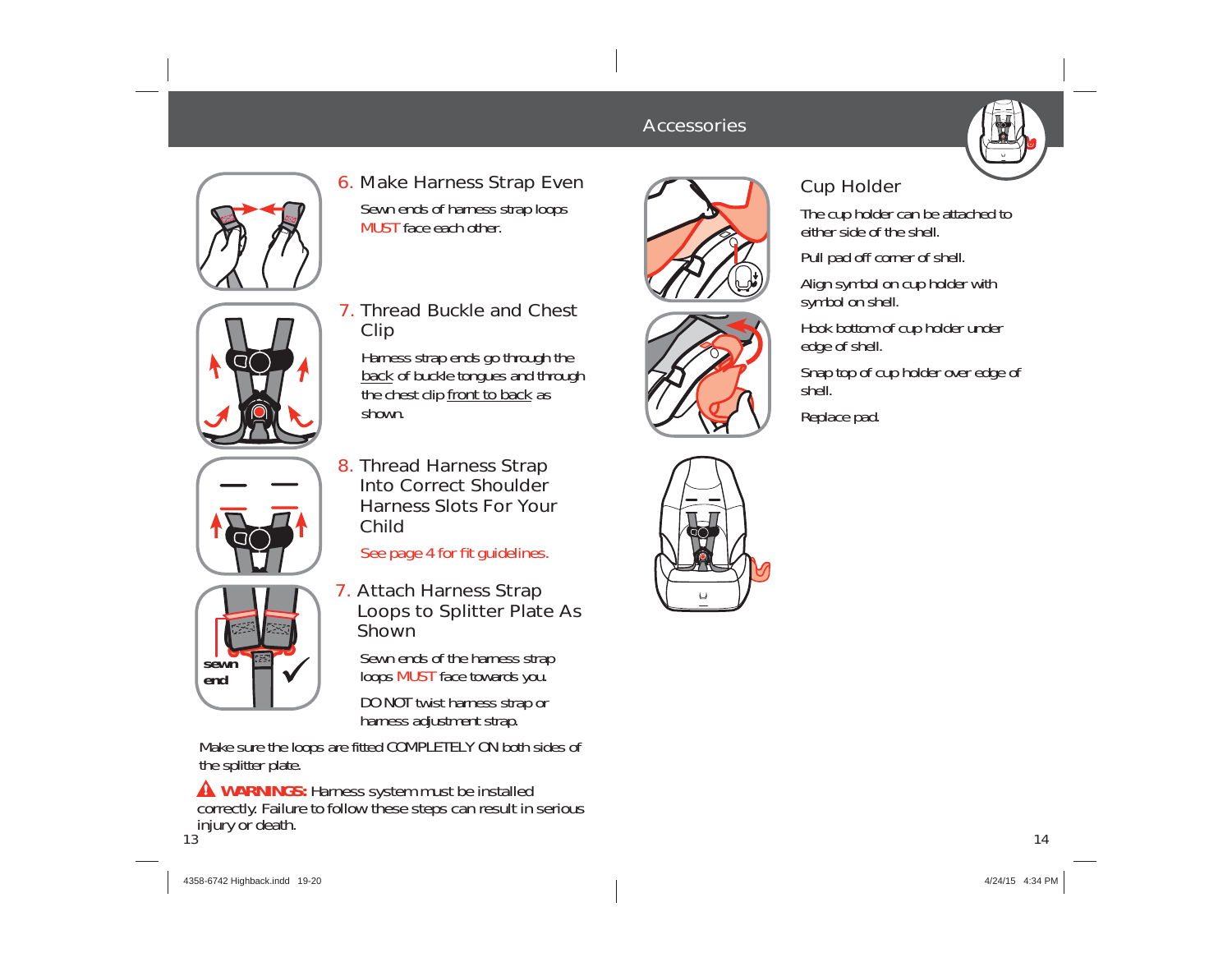

## **Child Restraint Use Child Restraint Use Child Restraint Use Child Restraing Position**

Do not use this child restraint unless the child is 22-80 lb (10.1-36.3 kg) and 34-52 in. (85.1-132.1 cm).

Never take your child out of the child restraint while the vehicle is moving.

Never leave child unattended.

Placing your child in a hot child restraint may result in burns.

Do not use a child restraint with damaged or missing parts.

Do not use cut, frayed or damaged harnesses.

Do not substitute parts or try to modify the child restraint in any way.

Do not lubricate buckles and fasteners.

Do not use any child restraint accessory except those approved by Dorel Juvenile Group.

Never allow any child to play with this child restraint; it is not a toy.

Do not remove or cover up any of the warning labels or other labels on the child restraint.

Read all instructions for additional warnings.

On the side of the child restraint there is a date of manufacture label. Do not use this child restraint more than 10 years after the date of manufacture.

#### **Installation in Vehicle**

Check the vehicle belt or LATCH belt before each use. Use only if the belt is tightened properly and locked securely in place.

This child restraint should be securely belted in the vehicle even when not in use. In a crash or sudden stop, an unsecured child restraint could injure occupants.

Do not use a child restraint that has been in a crash. You must get a new child restraint.

Check the vehicle owner's manual for more information about air bag/child restraint use.

Use the child restraint only on vehicle seats that face forward.



Do not use on seats that face the sides or rear of the vehicle.

Use the center seating position if possible.



For vehicles without a back seat, refer to your vehicle owner's manual.

If you are not sure where to place the child restraint in your vehicle, consult your vehicle owner's manual, contact Dorel Juvenile Group Consumer Relations Department, or visit your local Child Passenger Inspection Station. Go to http://www.safercar.gov/cpsApp/cps/index. htm to find your closest station.



Children are safer when properly restrained in rear seating positions than in the front seating positions.

According to National Highway Traffic Safety Administration information, children in rear seating

positions are statistically safer, whether you have air bags, advanced air bags, or no air bags at all.

To avoid your child being seriously burned, take the following precautions:

1. Park in the shade or where sun does not directly hit the child restraint.

2. Cover the child restraint with a sheet or blanket when not in use.

3. Check for hot seat and buckles before placing child in child restraint.

To help protect your vehicle seat's upholstery from damage, use a single layer towel underneath and behind child restraint.

15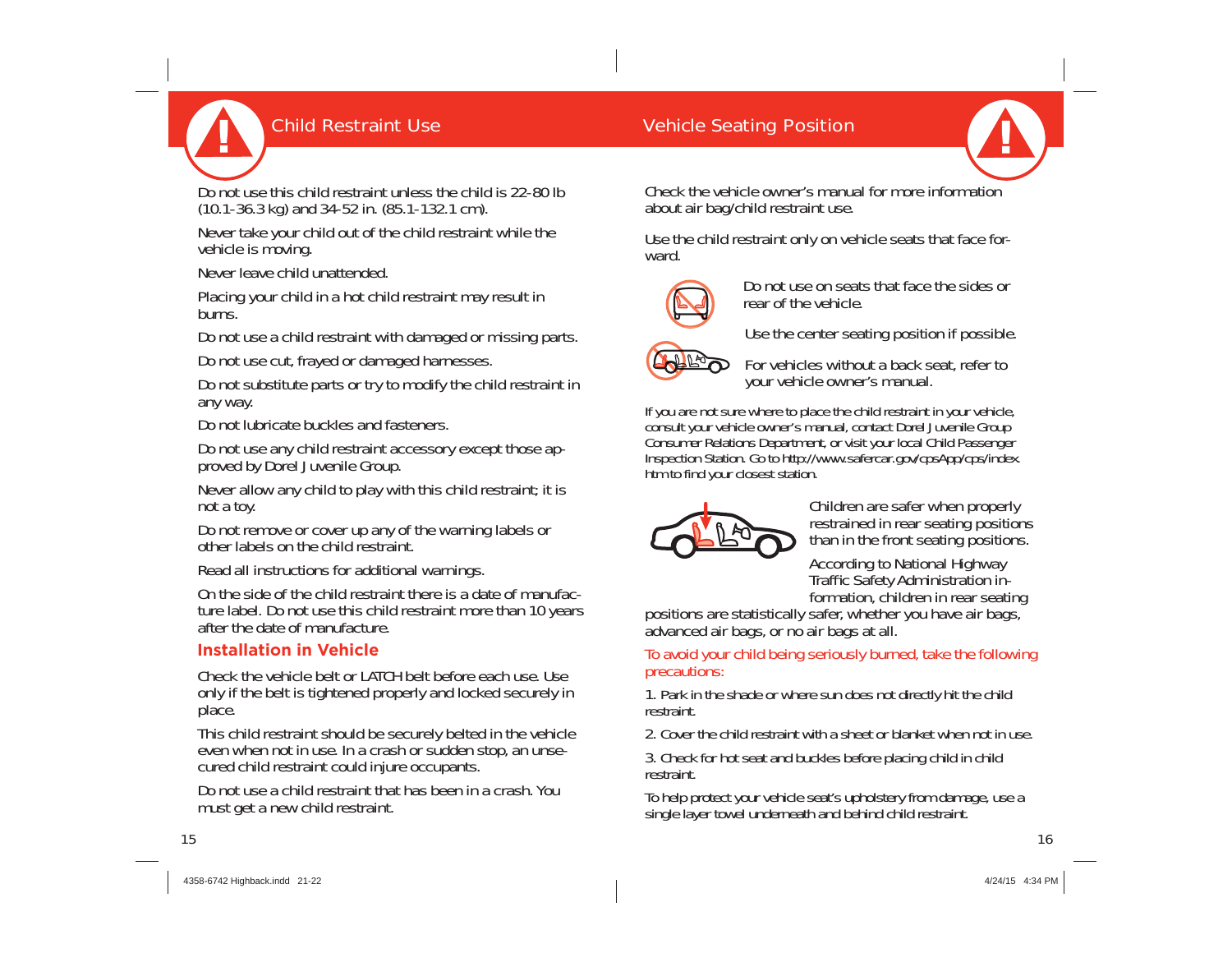

Your vehicle's features may be considerably different than those pictured here.



Consult your vehicle owner's manual to help identify your vehicle's specific features and locations.



## LATCH Anchors

Located in the seat bight. (Forward Facing with Internal Harness Only)

#### Tether Anchorsمخالفة

For Tether Strap (Forward Facing with Internal Harness Only)



## Vehicle Seat Belts

## Understanding Your Vehicle Choosing LATCH or Vehicle Belts



# **BarsLATCH HooksAdjuster**



#### with the LATCH system. **When installing this child restraint with vehicle belts or when using as a booster seat, the LATCH hooks and belt MUST be properly stored. To store LATCH on this child restraint:** Thread LATCH belt through forward facing belt path

vehicles that have the LATCH anchor bars installed and designated LATCH seating positions. Most vehicles manufactured after September 2002 are equipped with LATCH. Check your vehicle owner's manual to see which seating positions may be equipped

**VE** 

and fasten LATCH hooks together behind the child restraint as shown. Gently pull free end of belt to remove slack.



## **Vehicle Belts**

If LATCH is not an option, you must use the vehicle seat belt system to install the child restraint.

There are some vehicle belts that will not work with a child restraint or will require special attention.

Check your vehicle owner's manual for specific instructions.

### **WARNINGS:** When used correctly the LATCH or Vehicle Belts are equally safe.

Do not use both the UAS belt and vehicle belt at the same time.

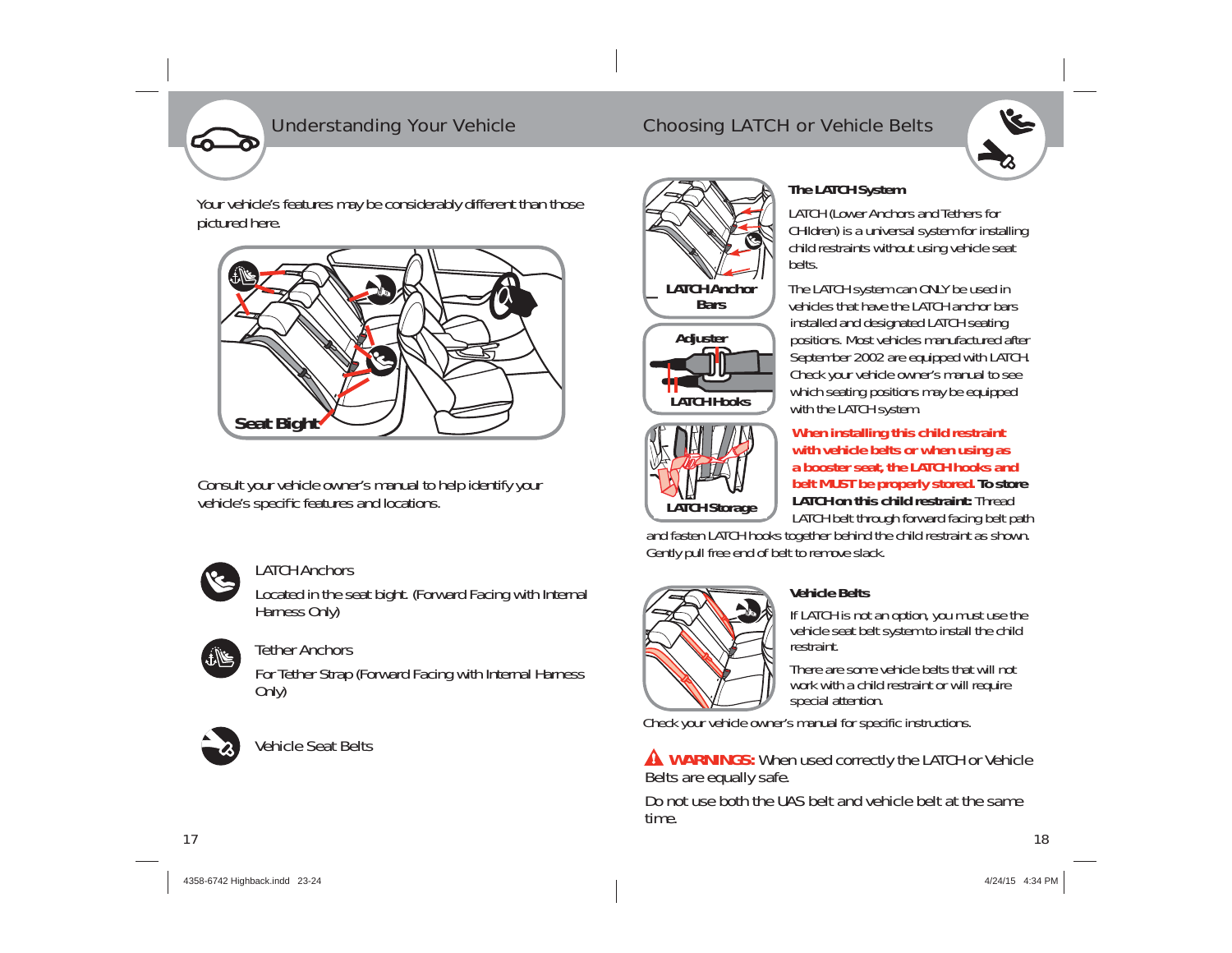

## Knowing Your Vehicle Belts

Review your vehicle owner's manual for vehicle seat belt use with child restraints. This is your best source for information concerning your vehicle.

Not all vehicle belts will work with this child restraint. This child restraint must be tightly locked in place at all times. You must determine if your vehicle's belts are compatible with this child restraint.

#### **Vehicle Belts**



#### **• Automatic/Passive vehicle seat belts**

You **MUST** have a lap belt to install any child restraint. An automatic (passive) shoulder belt may or may not have a separate lap belt.

#### **• Do not use with inflatable seat belts**

You may need to move the child restraint to another seating location or use LATCH belts only.

#### • **Vehicle belts in center of the door or side panel**

You must move the child restraint to another seating location.



#### • **Vehicle belts that are in front of the seat bight**

You may need to move the child restraint to another seating location.

#### • **ELR (Emergency Locking Retractor) vehicle belts**

These belts only lock in a sudden stop or crash, and do not properly secure a child restraint alone.

To determine if you have this type of belt, gently pull the belt all the way out of the retractor (spool), let it return several inches, then pull



on it again. If it moves freely, it is an ELR belt. If it is locked and will not allow any more belt to come out, it is a switchable retractor.

If you have an ELR lap and shoulder belt, review the "Vehicle Latch Plate" section on page 20 to see if

you need a locking clip.

**A WARNING:** ELR lap-only belts MUST NOT be used with this child restraint.

#### **• Switchable Retractor**

These belts switch from ELR to ALR (Automatic Locking Retractor). You **MUST** have the vehicle belts in the locking mode to use them.

With a switchable retractor, pull the shoulder belt all the way out to switch the retractor into the ALR mode before tightening.

Feed the slack back into the retractor while tightening.

#### **• ALR (Automatic Locking Retractor)**

These belts lock after pulling the webbing out and letting the belt go back into the retractor an inch or two.

With an ALR belt, pull the belt all the way out before threading through the child restraint.

#### **Vehicle Latch Plates**

#### **• Check Latch Plates**



Grasp the tongue portion of the latch plate (the part that goes inside the buckle) and pull straight out, in line with the lap belt.

If the latch plate does not slide up and down the vehicle belt, you have a locking latch plate. You should not need to use a locking clip.

Check your vehicle owner's manual to determine the best way to lock a child restraint in place and wether the latch plate or retractor will accomplish this. If the latch plate slides up and down on the belt, and you have an ELR retractor, you **MUST** use a locking clip to install the child restraint. See pages 31-32.

You may not need to use the locking clip with a switchable or ALR retractor.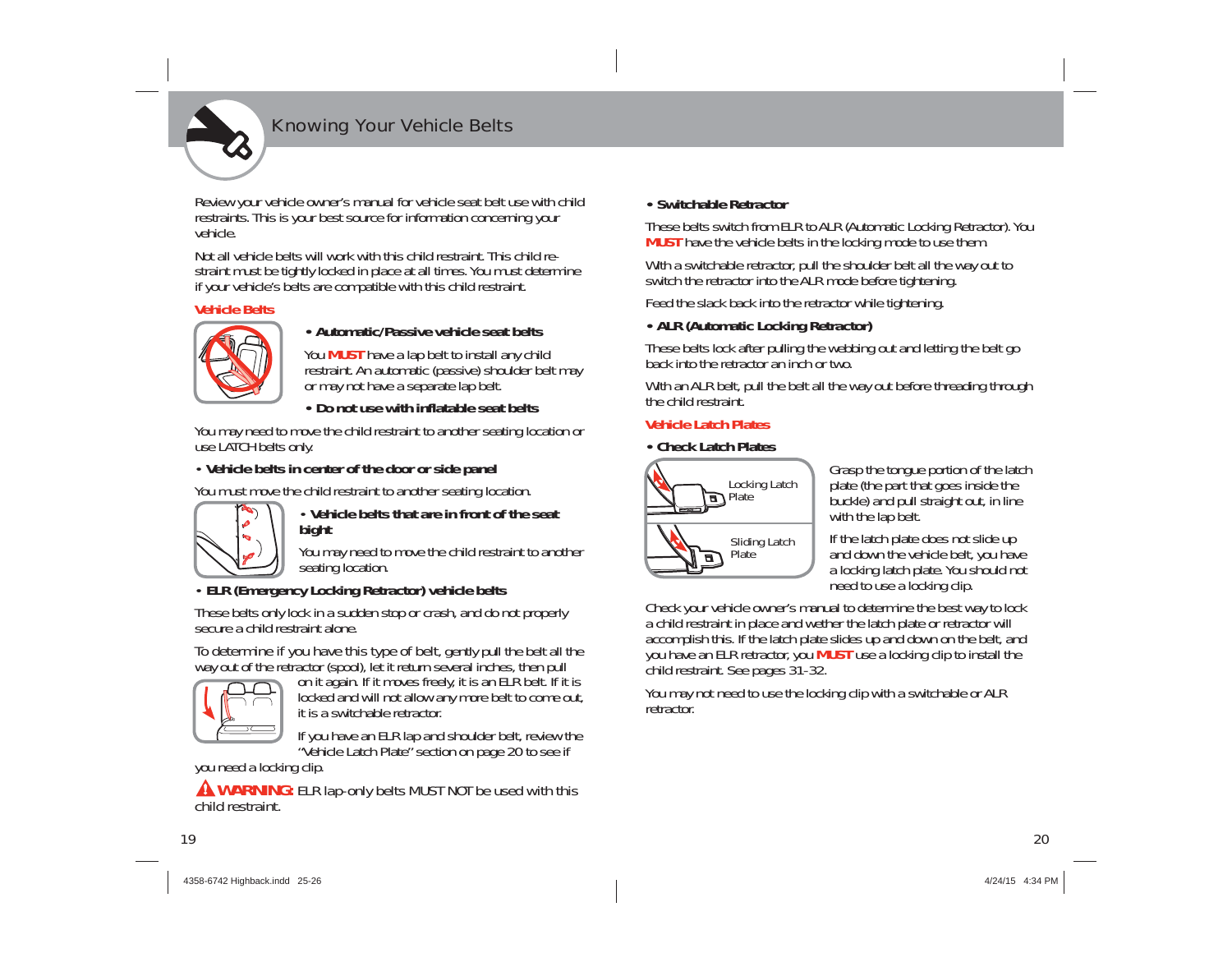

## Aircraft Information

## Forward Facing



This restraint is certified for aircraft use when used with the internal harness.

This child restraint is not certified for use in aircraft when used as a booster seat because aircraft seats do not have shoulder belts.

Install the child restraint in a window seat to avoid blocking the aisle. If the aircraft lap belt is too short, ask the flight attendant for a belt extender.

Use only on forward facing aircraft seats.

Contact the airline for their specific policies.



Some airlines may ask to see a label stating that this child restraint is certified for aircraft use.

There is an airplane certification label located on the side of this child restraint as shown.

**AWARNING:** Store LATCH belts and tether strap when using the aircraft belts.



Forward Facing Aircraft Installation For forward facing installation follow pages 27-28.



22-40 lb (10.1-18 kg) 34-43 in. (85.1-110 cm) At least 2 years old



LATCH Belt with Tether

Lap/Shoulder Belt with Tether









Lap Belt with Tether



**WARNING:** Child MUST be at least 2 years old to use this child restraint.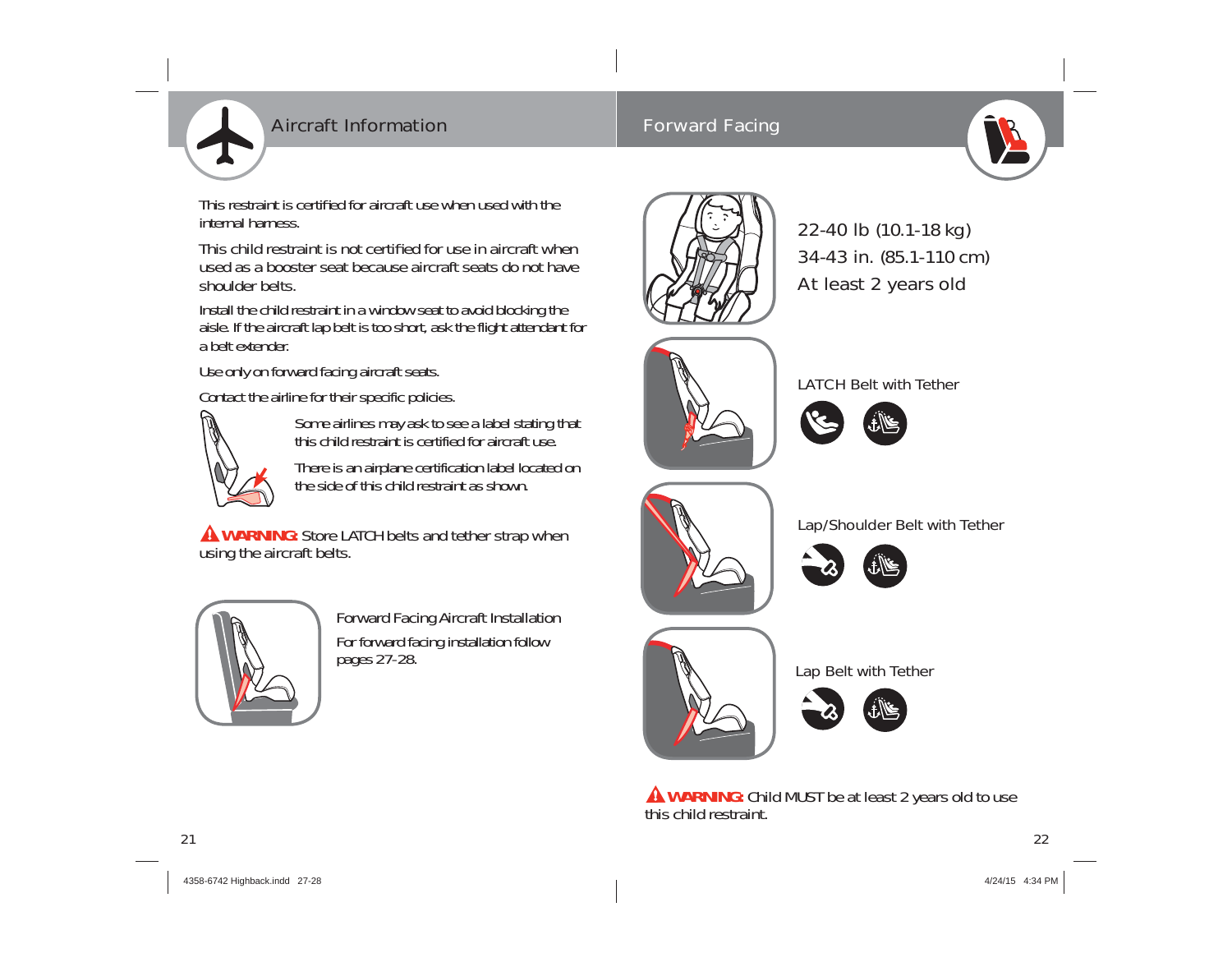

## Tether Use **LATCH Installation**

Always attach, adjust, and secure the top anchorage (tether) strap when installing the child restraint forward facing. Tethers improve the installation and stability of child restraints and reduce the risk of injury.

Attach the tether hook to the tether anchor designated by your vehicle manufacturer for that seating position. Check your vehicle owner's manual for more information.

If the seating position does not have a tether anchor, use a different seating position or see your dealer or a qualified mechanic and have one installed. The tether can greatly improve the performance of this child restraint.

### To Adjust Tether Strap:



To tighten: After the child restraint is locked into place with LATCH or vehicle belt, push down on child restraint and gently pull on free end of tether.

## Safety Tip

Make sure the harness strap fits your child correctly before installing the child restraint. See pages 3-4.

Review your vehicle owner's manual for LATCH belt use and designated LATCH locations.

**A WARNINGS:** Do not use LATCH belt along with the vehicle lap or lap/shoulder belt.

Check LATCH belt before each use. Use only if the belt can be tightened properly and locked securely in place.

Failure to follow these warnings can result in serious injury or death.



## 1. Remove LATCH from Packaging

Pull LATCH belt packaging out of forward-facing belt path. Remove LATCH from packaging. Discard the packaging.



To loosen: Lift up on tether lock adjuster and push it towards tether hook.



## 2. Route LATCH Belt Through Forward-Facing Belt PathDo not twist belt.

LATCH adjuster can be on either side.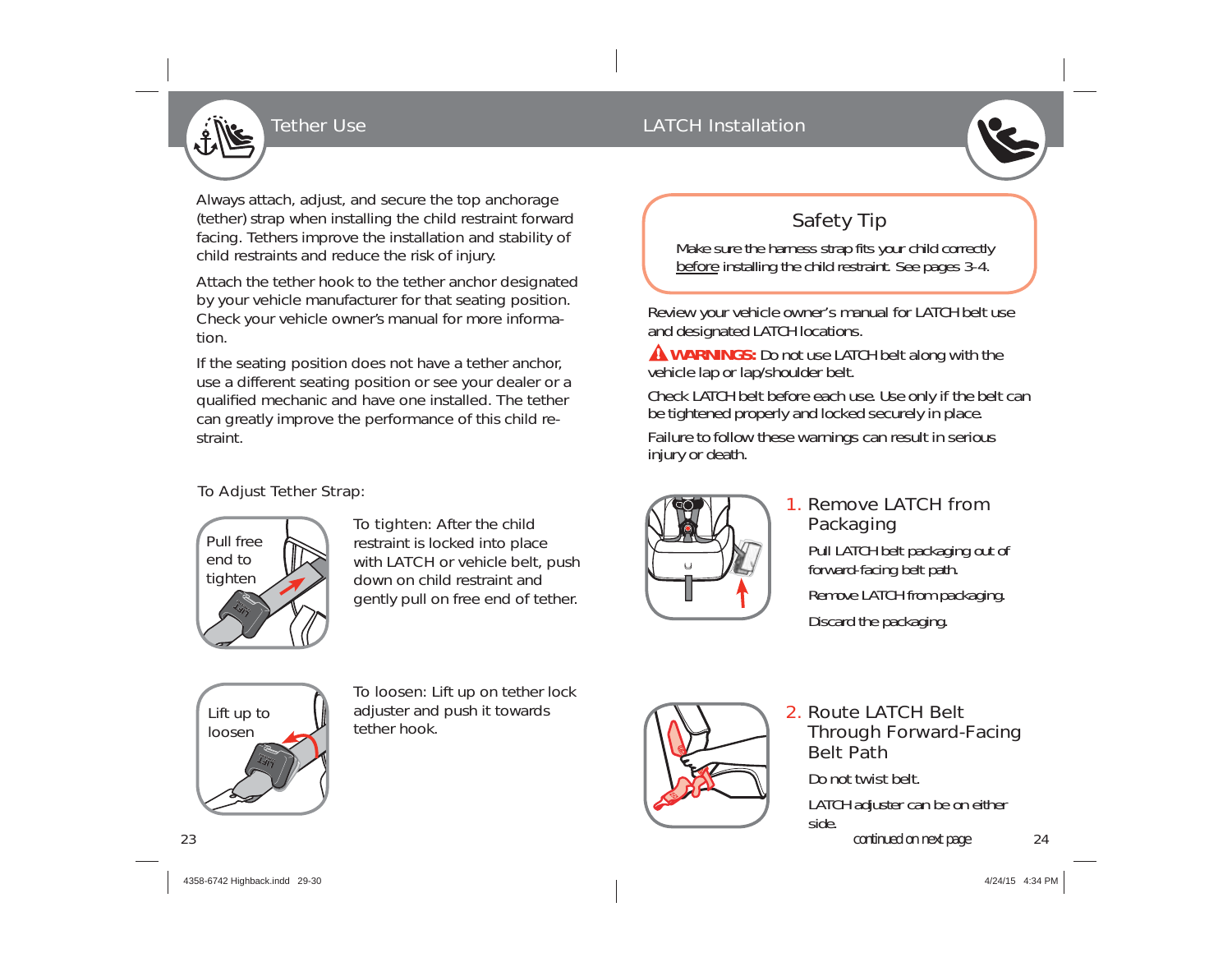

## 3. Finished LATCH Routing



## 8. Tighten Tether

With knee still in child restraint, push firmly on the back of the seat and tighten tether strap.



4. Place Child Restraint Forward Facing Flush Against Vehicle Seat Back

5. Loosely Attach Tether

Check vehicle owner's manual for

6. Hook LATCH to Vehicle

Hook

specific location.



## 9. Check Belt Tightness

Hold child restraint at the belt path with your weakest hand.

Push and pull from side to side.

If it moves more than 1 in. (2.5) cm), try pulling the belt tighter, try reinstalling the child restraint, try another seating location, or try using the vehicle belts.



## To Release LATCH

Remove child from child restraint.

Remove tension from LATCH belt by pushing down on side of child restraint with LATCH adjuster. Then press adjuster button to loosen belt.

Unhook LATCH from bar by squeezing spring lever, pushing hook back into the seat bight and twisting. Then pull it out of the vehicle seat.

Store LATCH when not in use. See page 18.



## 7. Tighten Belt

Anchor

Place knee in child restraint.

Firmly push down while pulling shoulder belt or free end of lap belt to tighten.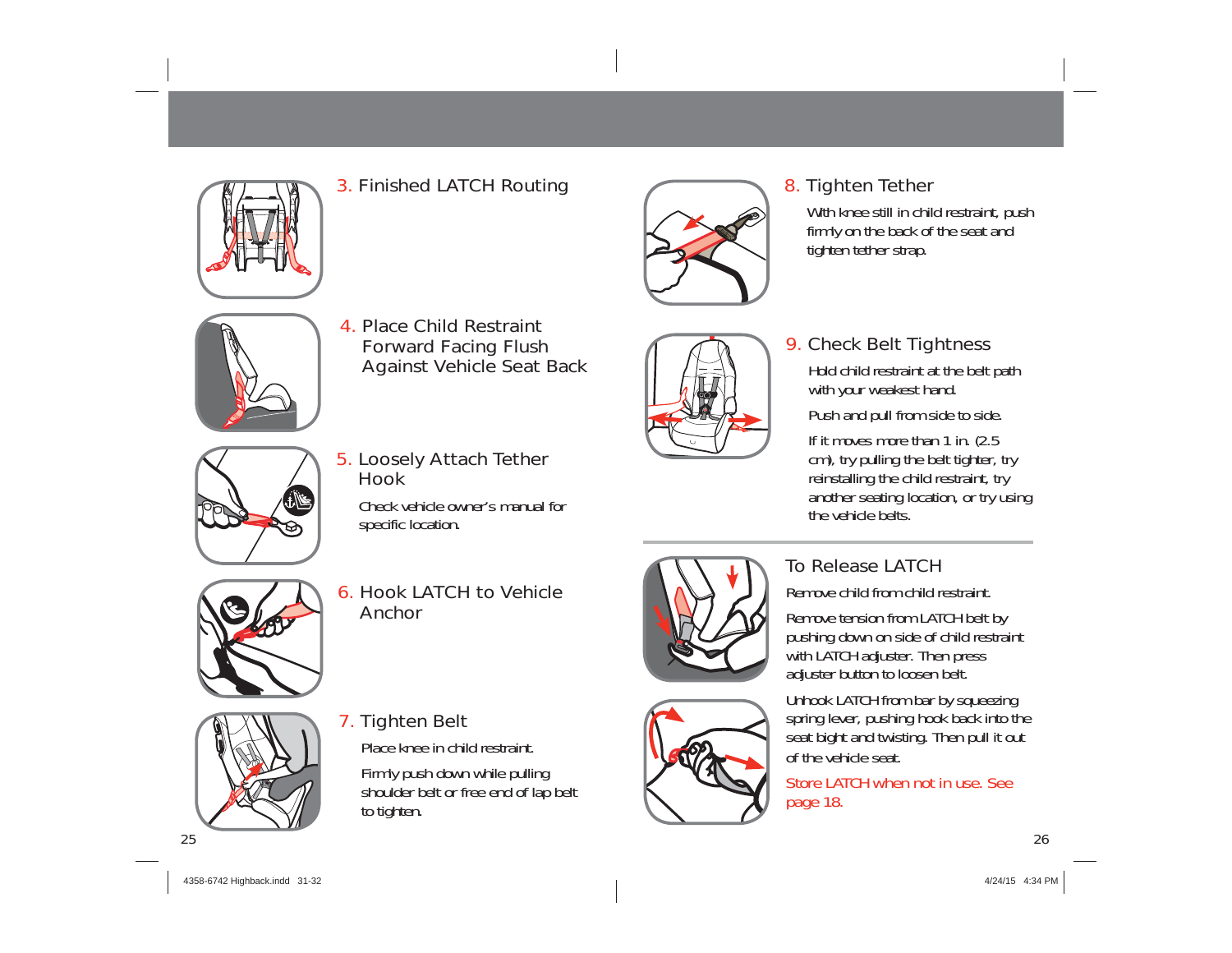## Vehicle Belt Installation

## Safety Tip

Make sure the harness strap fits your child correctly before installing the child restraint. See pages 3-4.

**WARNINGS:** Do not use LATCH along with the vehicle lap or lap/shoulder belt.



Store LATCH hook and belts when installing with vehicle belts.

Check vehicle belt before each use. Use only if the belt can be tightened properly and locked securely in place.

Failure to follow these warnings can result in serious injury or death.



1. Place Child Restraint Forward Facing Flush Against Vehicle Seat Back



## 3. Route Vehicle Lap or Lap/Shoulder Belt Through Forward-Facing Belt Path

Review pages 19-20 and your vehicle owner's manual to determine

what kind of vehicle belts you have and how to lock a child restraint in place.

Do not twist belt. Buckle vehicle belt.



## 4. Tighten Belt

Place knee in child restraint.

Firmly push down while pulling shoulder belt or free end of lap belt to tighten.

## 5. Tighten Tether

With knee still in child restraint, push firmly on the back of the seat and tighten tether strap.

## 6. Check Belt Tightness

Hold child restraint at the belt path with your weakest hand.

Push and pull from side to side.

If it moves more than 1 in. (2.5 cm), try pulling the belt tighter, try

reinstalling the child restraint, try another seating location, or switch to using the LATCH belt.



2. Loosely Attach Tether Hook

Check vehicle owner's manual for specific location.

27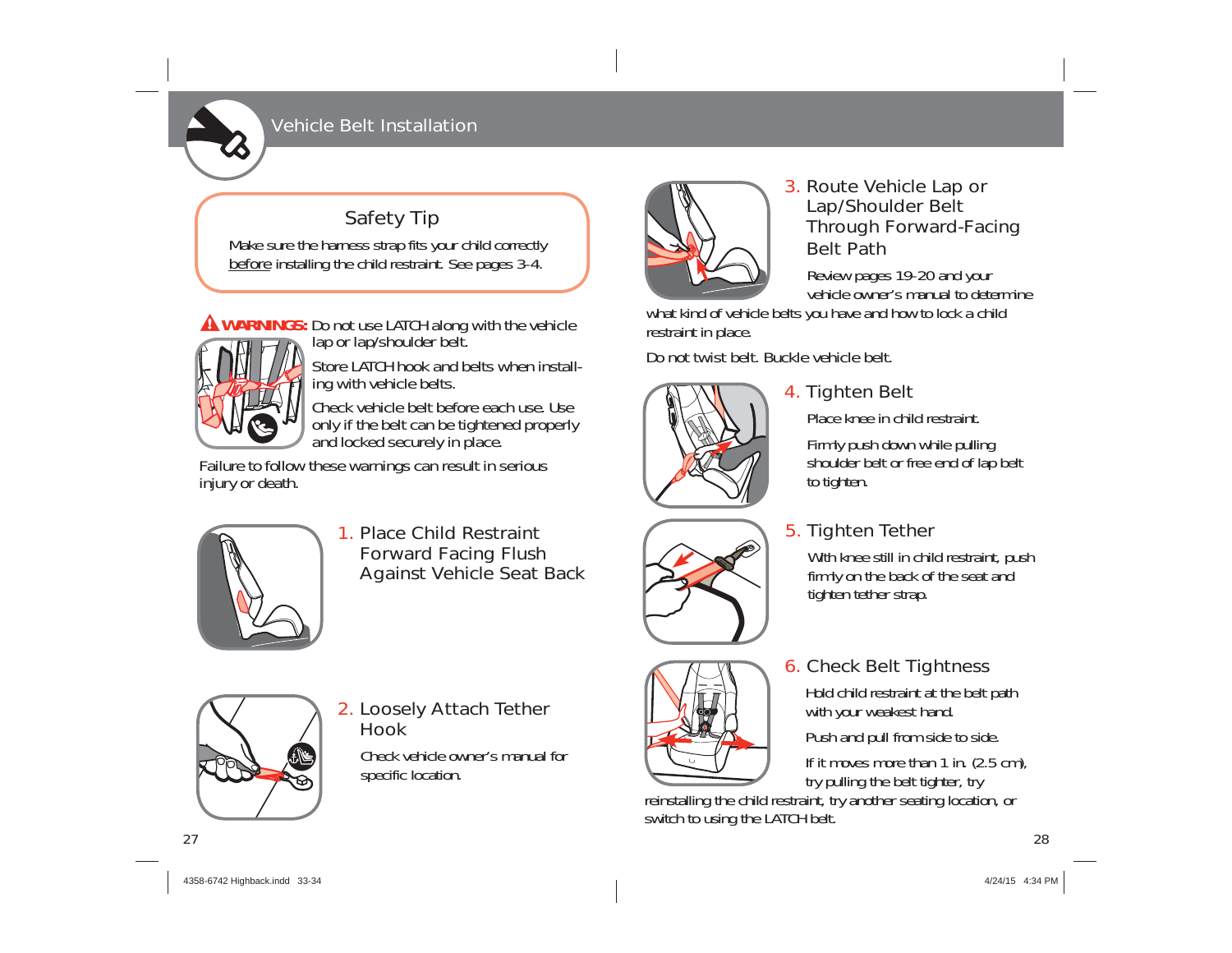40-80 lb (18.1-36.3 kg) 43-52 in. (110.1-132.1 cm) At least 3 years old



You MUST remove the harness system to use as a booster seat. See pages 9-10.

**A WARNINGS:** Do not use the harness system when using as a booster seat.



Do not use this booster seat if the tops of your child's ears are above the top of the booster seat.



Use only the vehicle's lap and shoulder belt system when restraining the child in this booster seat.

Do not use only the lap belt when using this seat as a booster seat.

The shoulder belt must always be adjusted snugly across the child's chest. NEVER place the shoulder belt under the child's arms.

Do not use the LATCH belts or tether strap when using as a booster seat.

Store both LATCH and tether strap as shown.



Failure to follow these warnings can result in serious injury or death.

# Booster Seat Lap and Shoulder Belt Installation



## 1. Place Booster Seat Forward Facing Flush Against Vehicle Seat

Tuck the tether hook and strap under the booster seat.

## 2. Position Lap Belt on Child

The lap belt should lay snugly across the child's upper thighs and not on the stomach.

## 3. Buckle Vehicle Belt



Pull up on shoulder belt to tighten. The shoulder belt should lay snugly

across the center of the child's shoulders and across the chest and not on the face or neck.

To help position the shoulder belt, you may need to secure the shoulder belt in one of the notches in the shoulder belt-positioning guides.

 $\sim$  30 NOTE: Use the shoulder belt positioning guide only if necessary to correctly position the shoulder belt on the child. Check periodically to ensure your child has not moved out of position and loosened the shoulder belt.

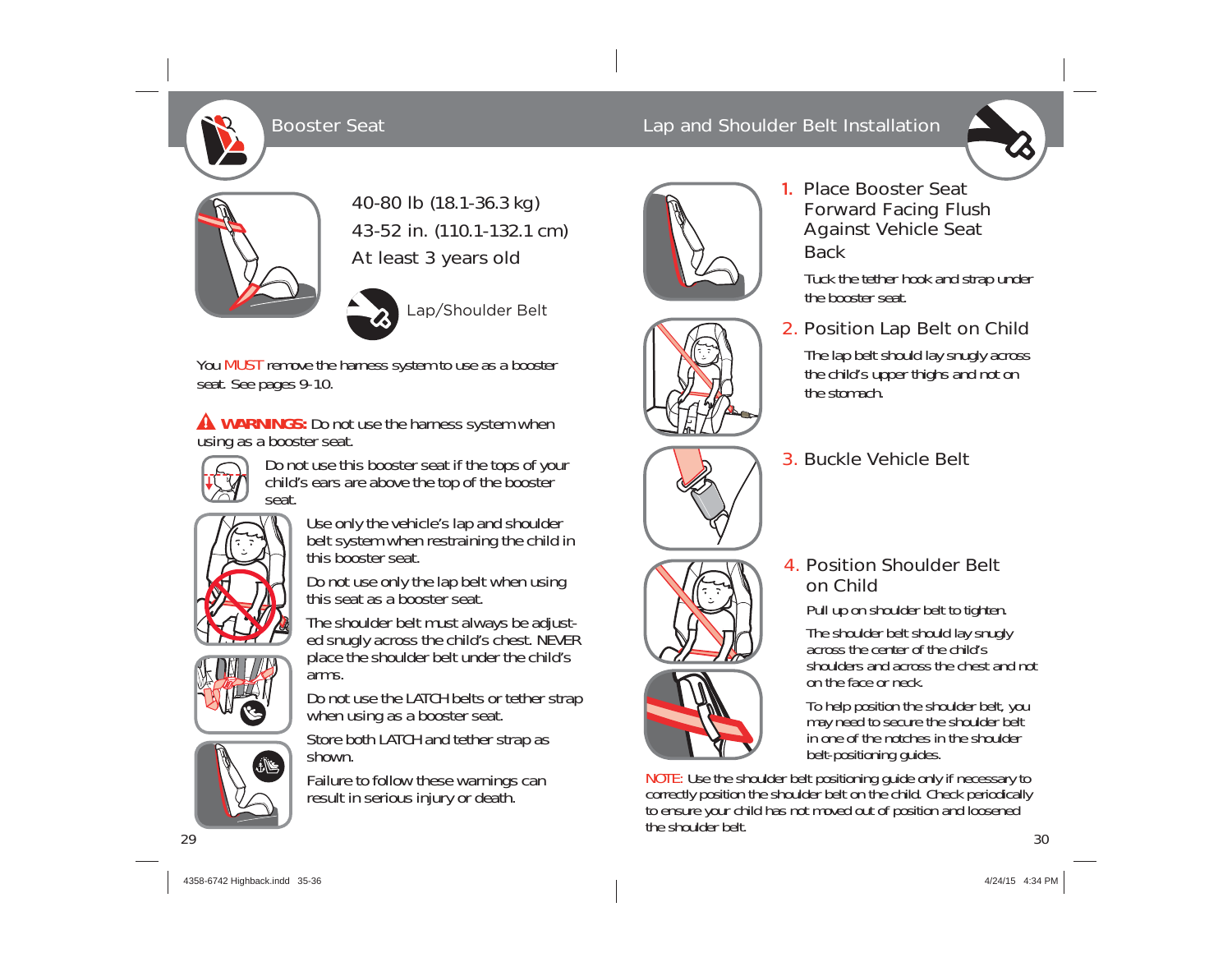## Using a Locking Clip

You will rarely need to use a locking clip except in some older vehicles.

Built-in child restraint locking systems have been required in vehicles since 1996, and many vehicles had these features even earlier. Review pages 19-20 and your vehicle owner's manual to determine if your vehicle belts require a locking clip.

If you need a locking clip immediately, they are likely available at an auto dealership, an auto store, or where you purchased this child restraint. You can also email us at consumer@djgusa.com or call us at 1-800-544-1108 for one.

A locking clip will not fix all types of seat belt problems. You MUST have a lap and shoulder belt to use a locking clip.

Do not use the locking clip when using this seat as a booster seat.

For Forward Facing installation, follow Pages 27-28 Warnings and Steps 1-4 before starting locking clip installation.



## **1. Determine Locking Clip Position**

Grasp both vehicle belts together just behind the latch plate to mark the position for locking clip.

Unbuckle the belt.

**NOTE:** If the latch plate ends up just at the belt path opening so you cannot grasp the vehicle belt at the latch plate, grasp the vehicle belts on the opposite side of the child restraint, as close to the latch plate as possible.



## **2. Attach Locking Clip**

Thread both portions of the vehicle belt onto the locking clip, as close to the latch plate as possible.



### **3. Position Locking Clip**

It should be about 1 in. (2.5 cm) from vehicle belt's latch plate.

**4. Rebuckle Vehicle Belt**

## **5. Check Belt Tightness**

Hold child restraint at the belt path with your weakest hand.

Push and pull from side to side.

If it moves more than 1 in. (2.5 cm), try reinstalling the child restraint or try another seating location.

## **6. Tighten Tether**

With knee in child restraint, push firmly on the back of the seat and tighten tether strap.

 32Remove the locking clip when the seat belt is not being used with a child restraint.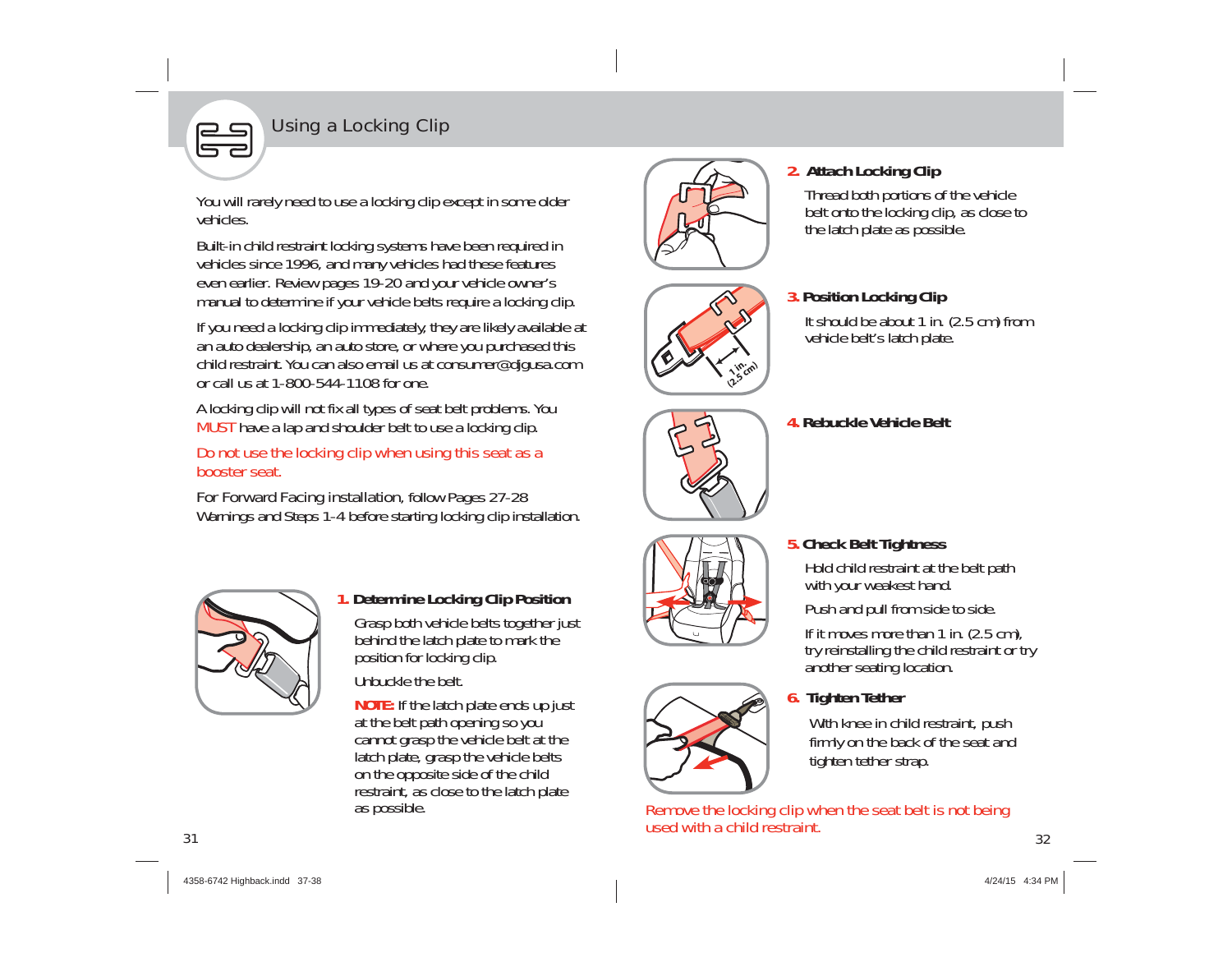### Dorel Juvenile Group Information Registration and Safety Notices

Thank you for choosing this child restraint. The DJG family is committed to creating child restraints with the most comfort and convenience available today.

Remember, parents are a child's first teachers and examples. If you always buckle your seat belt, your child will think it is the natural thing to do.

Make it a firm rule that the vehicle does not go until everyone is buckled up. Make no exceptions.

No one can predict if use of a child restraint will prevent injury or death in a particular crash. However, when combined with careful driving, proper use of a child restraint can lower a child's risk of injury or death in most crashes.

Your child's safety is worth the time it will take to read and follow these instructions. After reading, if you still have questions or have any concerns with this child restraint, please contact our Consumer Relations Department at:



Fax: 1-800-207-8182

Please complete the postage-paid registration card that came with your child restraint, and send it to us. Child restraints could be recalled for safety reasons. You must register this restraint to be reached in a recall. Send your name, address, email address if available, and the restraint's model number and manufacturing date to:

#### Dorel Juvenile Group, Inc. Consumer Relations Department PO Box 2609Columbus, IN 47202-2609

or call 1-800-544-1108 or register online at www.djgusa.com/ registration/carseat/us.

For recall information, call the U.S. Government's Vehicle Safety Hotline at 1–888–327–4236 (TTY: 1–800–424–9153), or go to http://www.NHTSA.gov.



Example of model number, manufacture date, and line code.



If you don't have the card or if your address changes, you will find the model number, manufacture date, and line code on the label located on side of shell.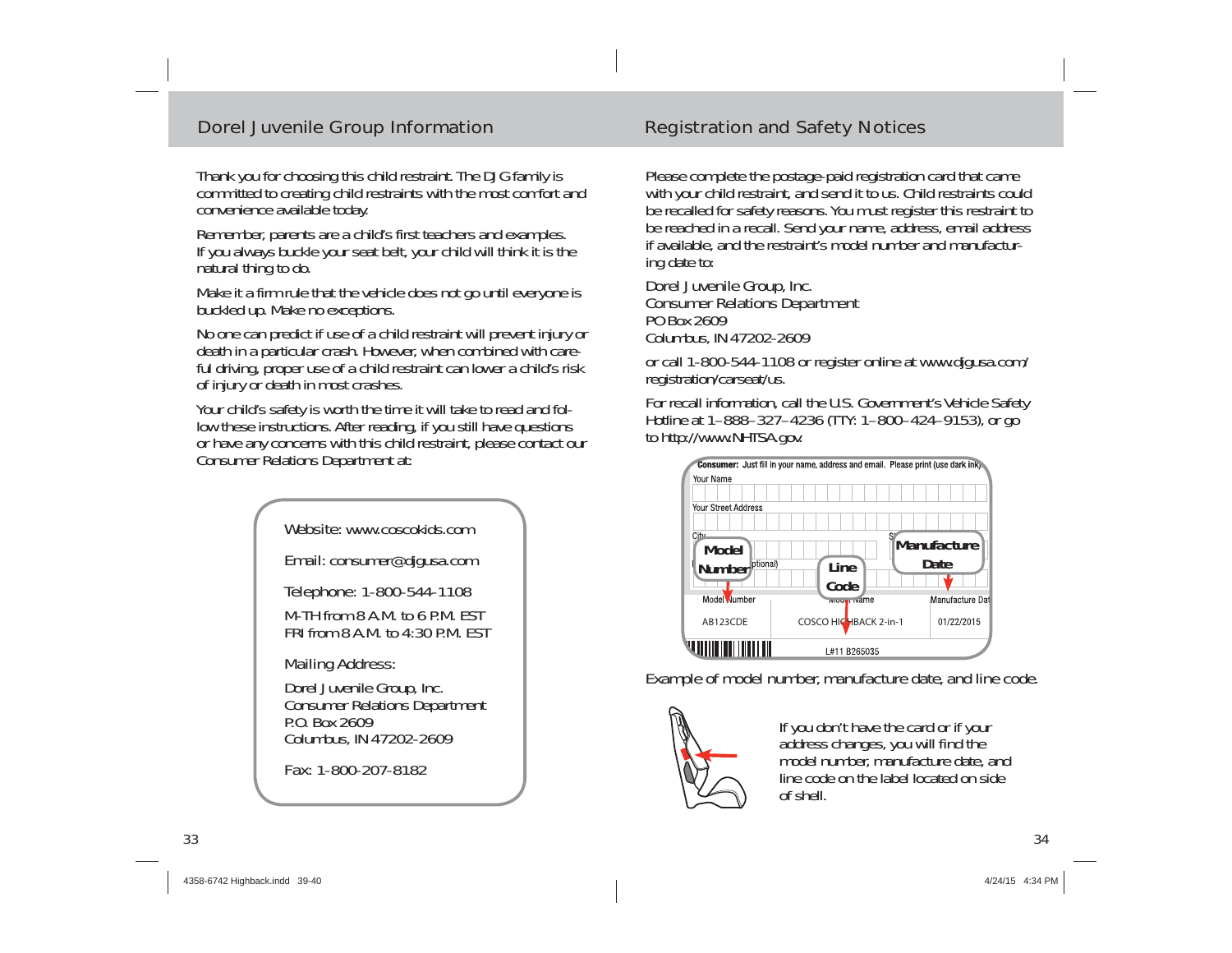#### 1. Locate a Child Safety Seat Inspection Station for hands on training on how to use your child restraint:

Visit your local Child Passenger Inspection Station or go to http://www.safercar.gov/cpsApp/cps/index.htm to find your closest station.

#### 2. If the child restraint buckle or harness release lever sticks or you cannot get the straps tight enough around child:

DO NOT LUBRICATE. Check around lever and retractor for dropped food, sticky spilled drinks, dirt, leaves, etc. Clean with warm water and/or remove object with tweezers. If you cannot get the harness to adjust and remain tight with the buckle securely locked, do not use the child restraint.

3. If you cannot insert the buckle tongues into buckle, switch sides and try again.

#### 4. If your harness twists:

Straighten the harness each time you put your child in the child restraint to help prevent twisting. Lock the buckle and tighten harness and it will be ready for next use.

### Troubleshooting Troubleshooting Replacement Parts Order Form

Complete the form. Your model number with color code and manufacturer date code MUST be included on the form to ensure proper replacement parts. The codes can be found on a label on side of child restraint. Payment in U.S. dollars must accompany your order. Choose parts needed from the list on the next page. Return the form with payment to:

#### **Dorel Juvenile Group, Inc. Consumer Relations Department** P.O. Box 2609Columbus, IN 47202-2609

Fax orders to: 1-800-207-8182

Please make money orders payable to Dorel Juvenile Group, Inc. Fill in the area on the next page to charge credit card. (Visa or Master-Card only). We do not accept cash, personal checks, or other credit cards. All outside of U.S. and Canada MUST use credit card.

#### **Ship To:** (Please Print)

**Manufacture Date (mm/dd/yyyy)**:\_\_\_\_\_\_\_\_\_\_\_\_\_\_\_\_\_\_

| We <b>MUST</b> have this information: |  |  |  |  |
|---------------------------------------|--|--|--|--|
|                                       |  |  |  |  |